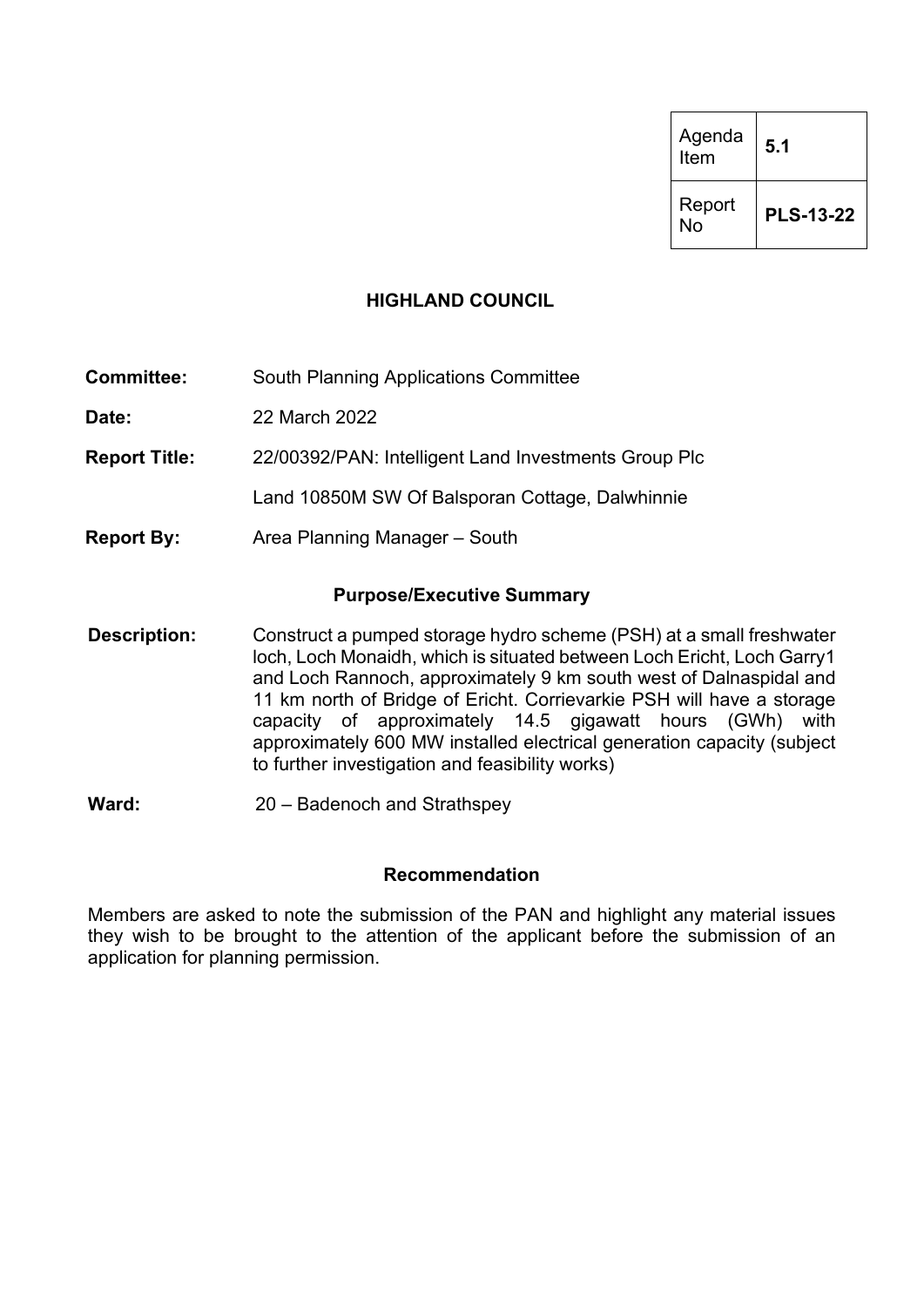## **1.0 BACKGROUND**

- 1.1 This report informs the Planning Applications Committee of the submission of the attached Proposal of Application Notice (PAN). It should be noted that not all of the proposed development is within The Highland Council area, with much of the development being within the Perth and Kinross Council area.
- 1.2 The submission of the PAN accords with the provisions of the Planning etc. (Scotland) Act 2006 and was made valid on 21 February 2022. The development which is subject to the PAN is of a scale which will be an application to Scottish Ministers under the Electricity Act 1989. Therefore the submission of this PAN is voluntary and no public events are required under the provisions of the Electricity Act, albeit it is recognised as good practice. Members are asked to note this may form the basis of a subsequent application to Scottish Ministers and The Highland Council will be a consultee on the application.
- 1.3 The submitted information attached includes:
	- Proposal of Application Notice (Application Form)
	- Location Plan
- 1.4 Due to relaxations in COVID-19 restrictions being relaxed in the coming weeks, the prospective developer proposes to hold face to face public event on the dates noted below:
	- 9 March 2022 1500-2100hrs Kinloch Rannoch Village Hall
	- 23 March 2022 1500-2100hrs Dalwhinnie Village Hall
- 1.5 The virtual exhibition is available on a dedicated website: <http://www.corrievarkiepsh.co.uk/>
- 1.6 The online consultation will be publicised and advertised in accordance with the appropriate statutory requirements with adverts to be placed within the badenoch and Strathspey Herald and Inverness Courier at least seven working days before each consultation event.. Details of all notified parties are contained and appended to the PAN form, this states that a copy of the PAN was sent to the Dalwhinnie, Newtonmore and Laggan community councils as well as, local Inverness South ward Councillors, the ward manager, MSP and MP.
- 1.7 The forthcoming application will be accompanied by a Pre-Application Consultation (PAC) report explaining the consultation undertaken, feedback received, and any resultant amendments made to the planning application.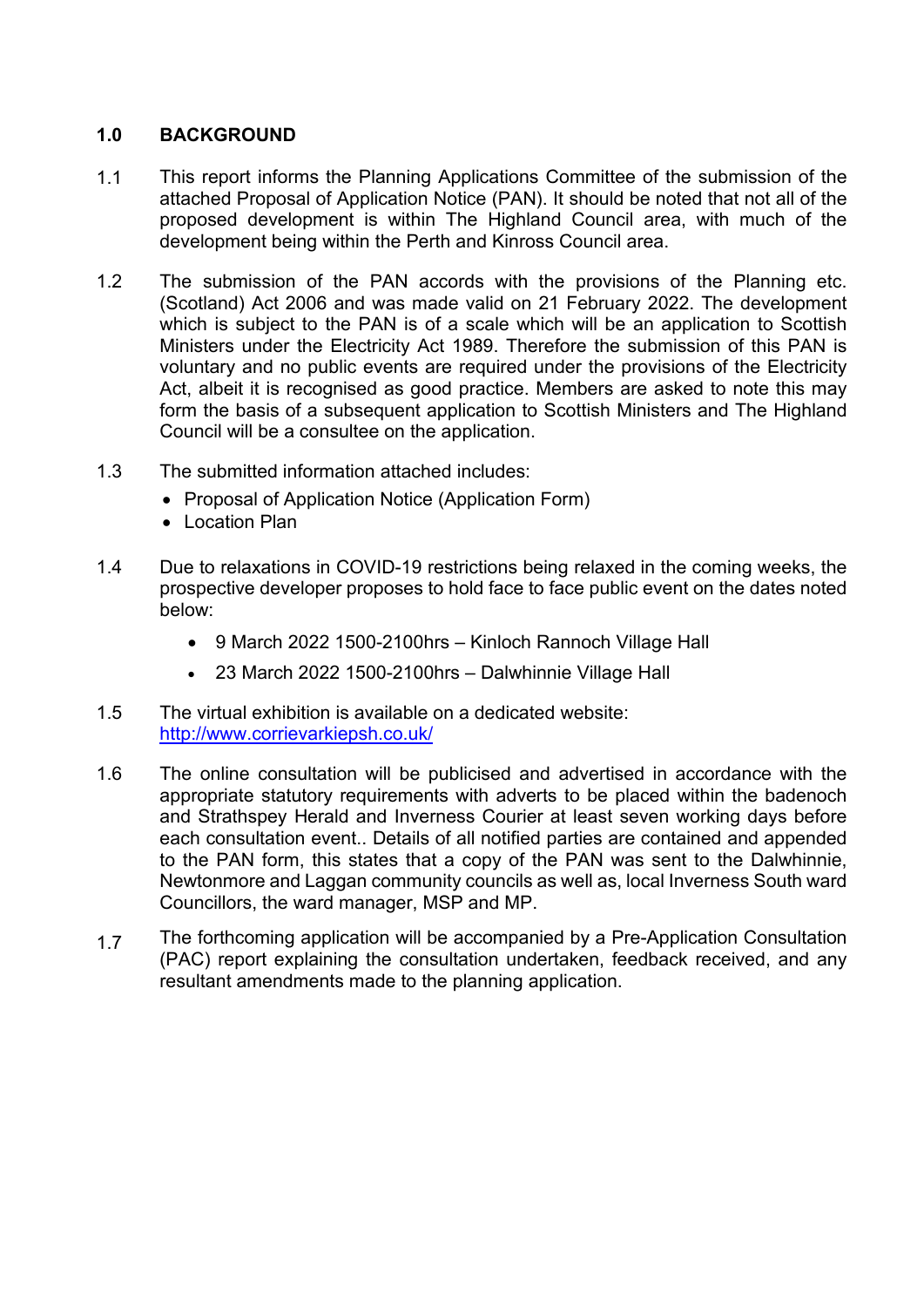## **2.0 DESCRIPTION OF PROPOSED DEVELOPMENT**

- 2.1 The PAN provides notice of the developer's intention to submit an application under the Electricity Act 1989. The proposal comprises a Pumped Hydro Electric Scheme at Loch Monaidh, which is situated between Loch Ericht, Loch Garry and Loch Rannoch, approximately 9 km south west of Dalnaspidal and 11 km north of Bridge of Ericht. Corrievarkie PSH will have a storage capacity of approximately 14.5 gigawatt hours with approximately 600 MW installed electrical generation capacity.
- 2.5 The applicant has sought an Environmental Impact Assessment (EIA) Scoping Opinion for the development from Scottish Ministers. The Council contributed this in August 2021 (Ref: 21/03366/SCOP). The response was provided to the applicant outlined the environmental and technical assessment requirements to help inform the design of the forthcoming proposal.

## **3.0 SITE DESCRIPTION**

- 3.1 The PAN boundary comprises some 4,124.3ha of land and water. The site is currently used for estate purposes. The site would likely be served from the A889. There are a number of tracks in and around the area utilised for recreational access.
- 3.2 There are a number of commercial forestry plantations within the site and a significant number of watercourses. There are a number of sites designated for natural heritage interests in the wider area, with those of the Drumochter Hills Special Protection Area and Ben Alder Special Protection area of particular note.
- 3.5 There is a large number of scheduled monuments and listed buildings in proximity of the site, albeit they are concentrated around settlements. There are a number of archaeological records and non-designated features, identified within the Highland Historic Environment Record, which exist in wider proximity of the site.
- 3.6 The site predominantly lies within the Loch and Glen Landscape Character Type as identified by NatureScot. Some elements of the scheme may however also cut across Smooth Rounded Hills and Upland Glen Landscape Cheacter Types. The Cairngorms National Park lies immediately to the east of the proposed site.

# **4.0 DEVELOPMENT PLAN**

The following policies are relevant to the assessment of the proposal:

## 4.1 **Highland Wide Local Development Plan (2012)**

- 28 Sustainable Design
- 29 Design Quality & Place-making
- 30 Physical Constrains
- 31 Developer Contributions
- 42 Previously Used Land
- 51 -Trees and Development
- 55 Peat and Soils
- 56 Travel
- 57 Natural, Built & Cultural Heritage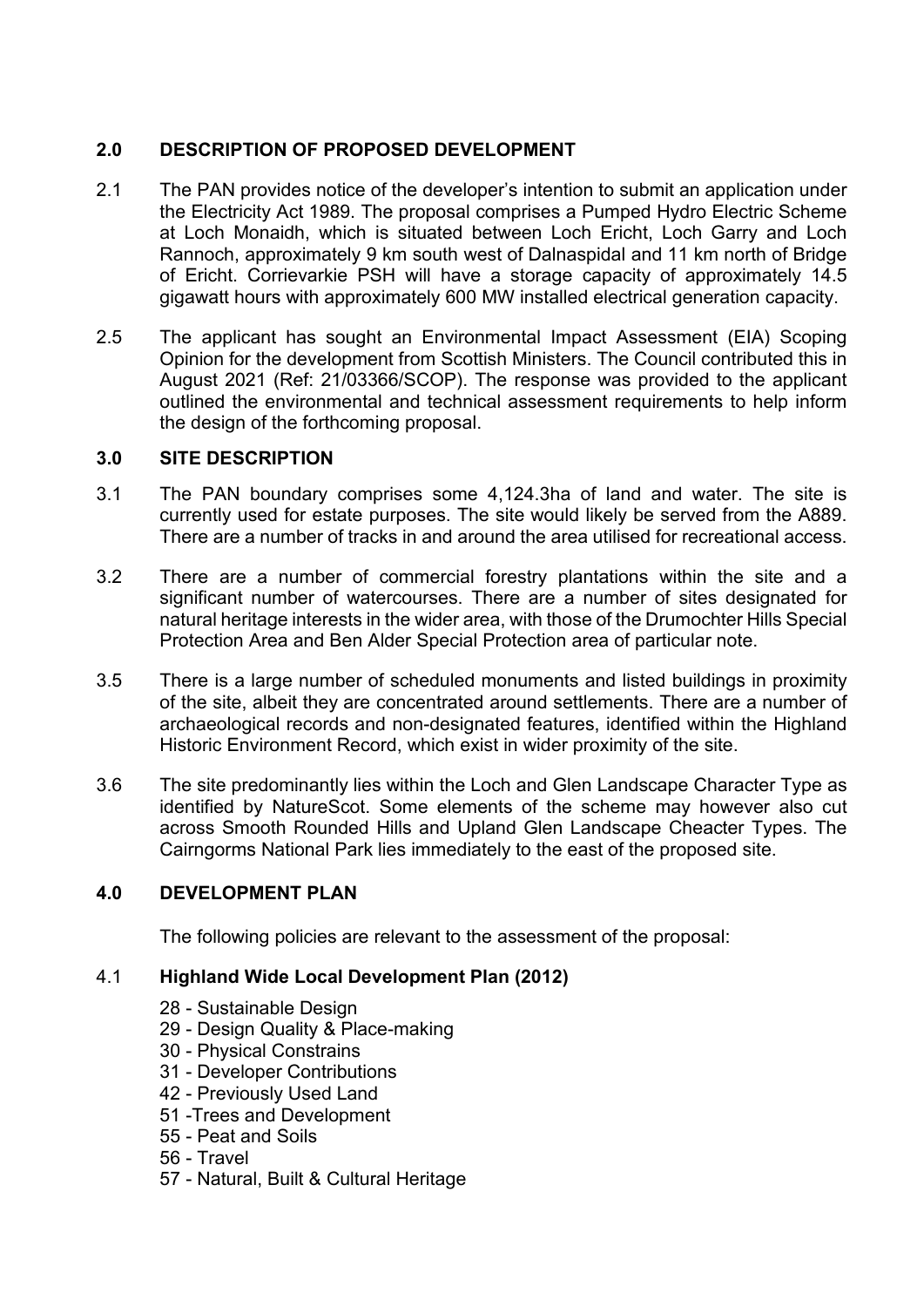- 58 Protected Species
- 59 Other Important Species
- 60 Other Important Habitats
- 61 Landscape
- 63 Water Environment
- 64 Flood Risk
- 65 Waste Water Treatment
- 66 Surface Water Drainage
- 67 Renewable Energy Development
- 72 Pollution
- 73 Air Quality
- 74 Green Networks
- 77 Public Access

## 4.2 **West Highland and Islands Local Development Plan (2019)**

There are no relevant policies or proposals within the West Highland and Islands Local Development Plan for this site.

### 4.3 **Inner Moray Firth Local Development Plan (2015)**

There are no relevant policies or proposals within the Inner Moray Firth Local Development Plan for this site.

## 4.4 **Cairngorms National Park Local Development Plan (2021)**

- 2 Supporting Economic Growth
- 3 Design and placemaking
- 4 Natural heritage
- 5 Landscape
- 7 Renewable energy
- 9 Cultural heritage
- 10 Resources
- 11 Developer obligations

## 4.4 **Highland Council Supplementary Guidance**

- Developer Contributions (Nov 2018)
- Flood Risk & Drainage Impact Assessment (Jan 2013)
- Highland Historic Environment Strategy (Jan 2013)
- Highland's Statutorily Protected Species (Mar 2013)
- Physical Constraints (Mar 2013)
- Roads and Transport Guidelines for New Developments (May 2013)
- Standards for Archaeological Work (Mar 2012)
- Sustainable Design Guide (Jan 2013)
- Green Networks (Jan 2013)
- Special Landscape Area Citations (2014)
- Open Space in New Residential Development (Jan 2013)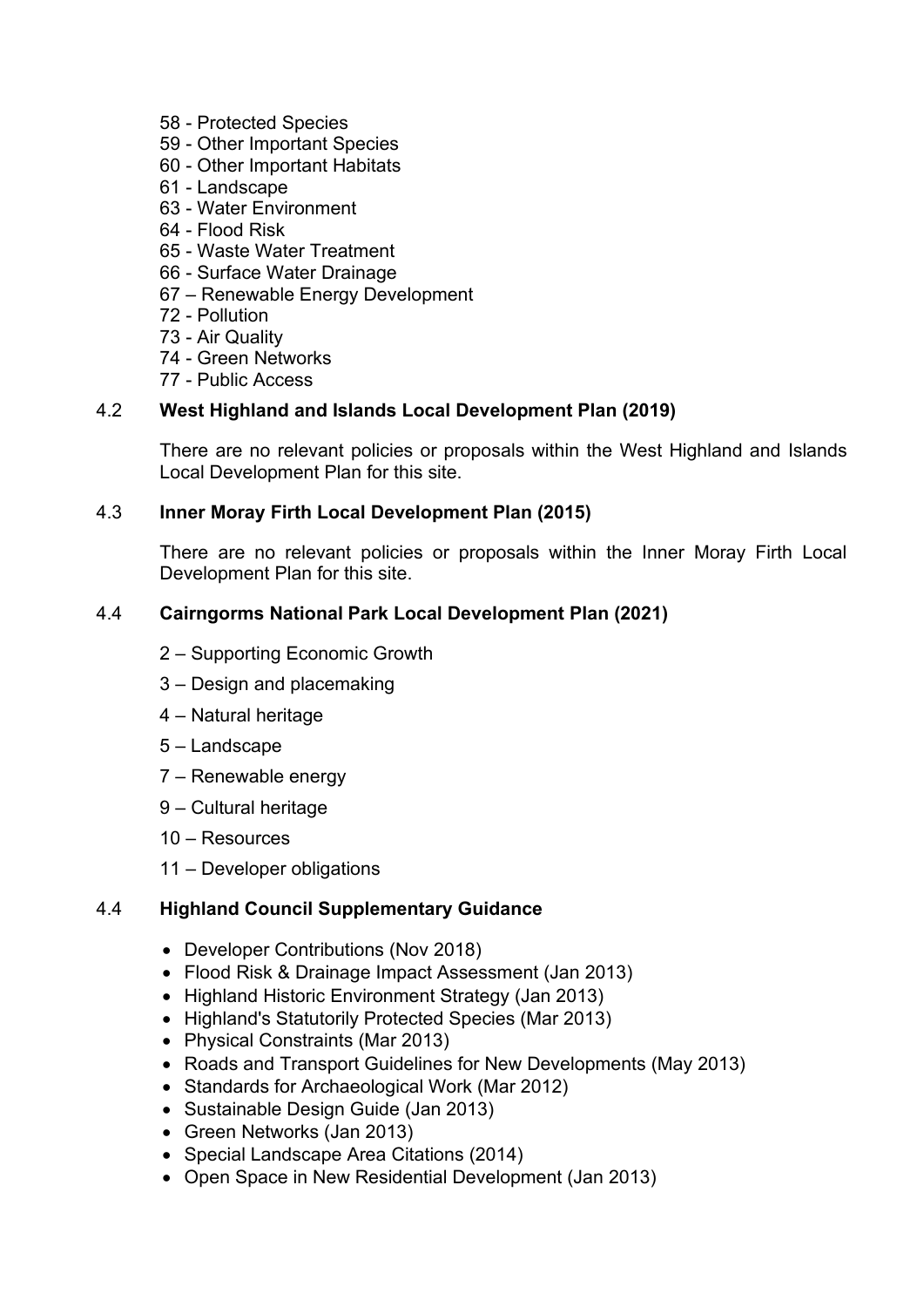• Trees, Woodlands and Development (Jan 2013)

## 4.4 **Scottish Government Policy and Guidance**

- Scottish Planning Policy (Jun 2014)
- National Planning Framework 3, NPF3 (Jun 2014)
- National Planning Framework 4, NPF4 Consultative Draft (Nov 2021)
- Scotland's Energy Strategy 2017 and Scotland's Energy Strategy Position Statement (Mar 2021)
- Historic Environment Policy for Scotland (HEPS, 2019)
- PAN 1/2011 Planning and Noise (Mar 2011)
- Circular 1/2017: Environmental Impact Assessment Regulations (May 2017)
- PAN 60 Planning for Natural Heritage (Jan 2008)
- 2020 Routemap for Renewable Energy (Jun 2011)
- Energy Efficient Scotland Route Map, Scottish Government (May 2018)
- Assessing Impacts on Wild Land Areas, Technical Guidance, NatureScot (Sep 2020)

## **5.0 POTENTIAL MATERIAL PLANNING CONSIDERATIONS**

- a) Development Plan
- b) National Policy
- c) Energy and Economic Benefits
- d) Construction
- e) Roads, Transport and Access
- f) Water, Flood Risk, Drainage and Peat
- g) Natural Heritage (including Ornithology)
- h) Built and Cultural Heritage
- i) Design, Landscape and Visual Impact (including Wild Land Areas, impact on the Cairngorms National Park and cumulative impacts)
- j) Noise and Shadow Flicker
- k) Telecommunications
- l) Aviation (including any requirement for visible turbine lighting)
- m) Other Material Considerations including matters raised within representations.

# **6.0 CONCLUSION**

6.1 The report presents the information submitted to date as part of the PAN. The policy considerations against which any future planning application will be considered have been summarised as well as the potential material planning considerations and key issues based on the information available to date. The list is not exhaustive and further matters may arise as and when a planning application is received and in the light of public representations and consultation responses.

# **7.0 IMPLICATIONS**

7.1 Not applicable.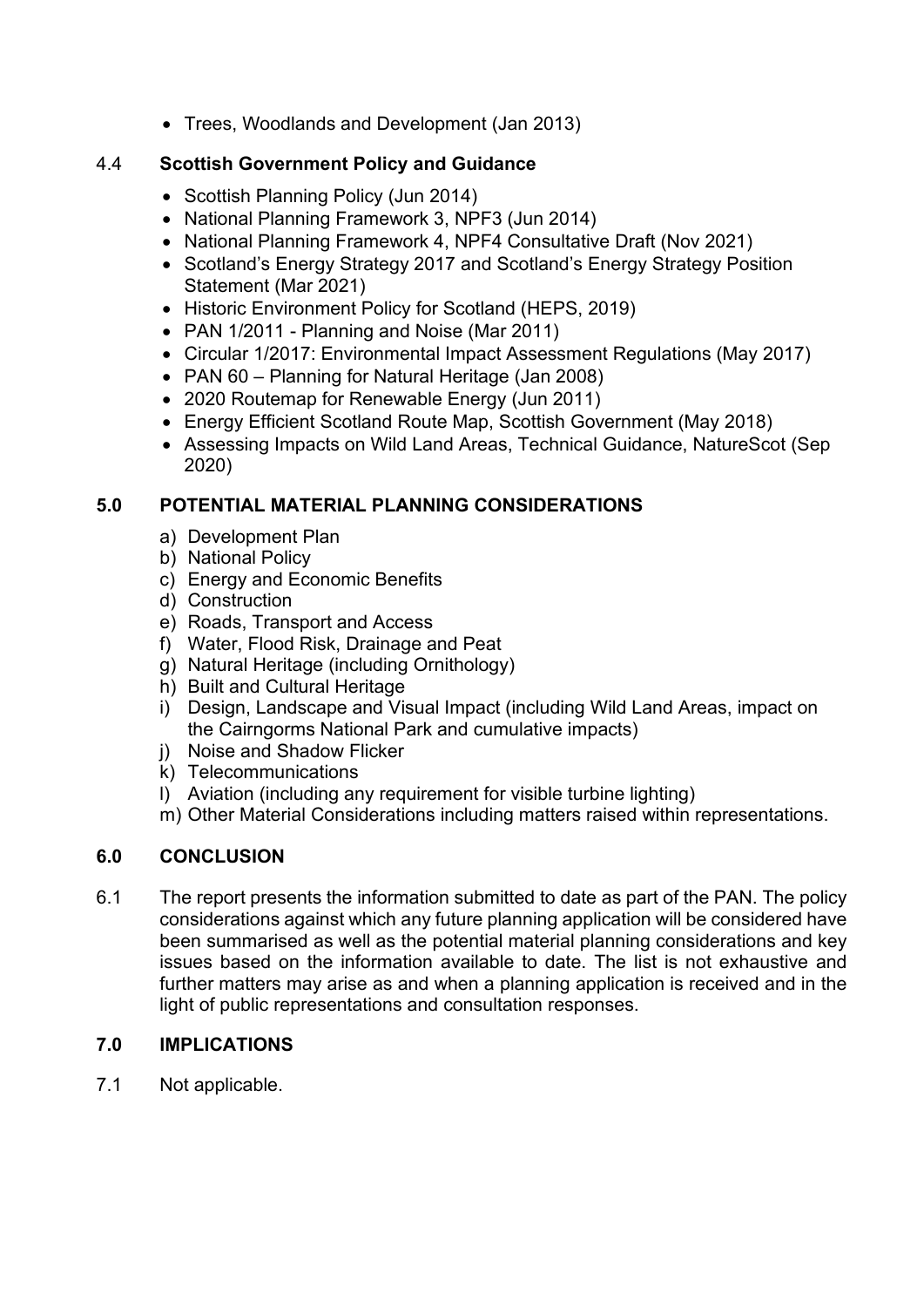# **8.0 RECOMMENDATION**

8.1 It is recommended the Committee notes the submission of the PAN and advises of any material issues it wishes to be brought to the applicant's attention.

| Signature:             | David Mudie                                                          |
|------------------------|----------------------------------------------------------------------|
| Designation:           | Area Planning Manager - South                                        |
| Author:                | Simon Hindson                                                        |
|                        | Background Papers: Documents referred to in report and in case file. |
| <b>Relevant Plans:</b> | Plan 1 – Proposal of Application Notice<br>Plan 2 - Location Plan    |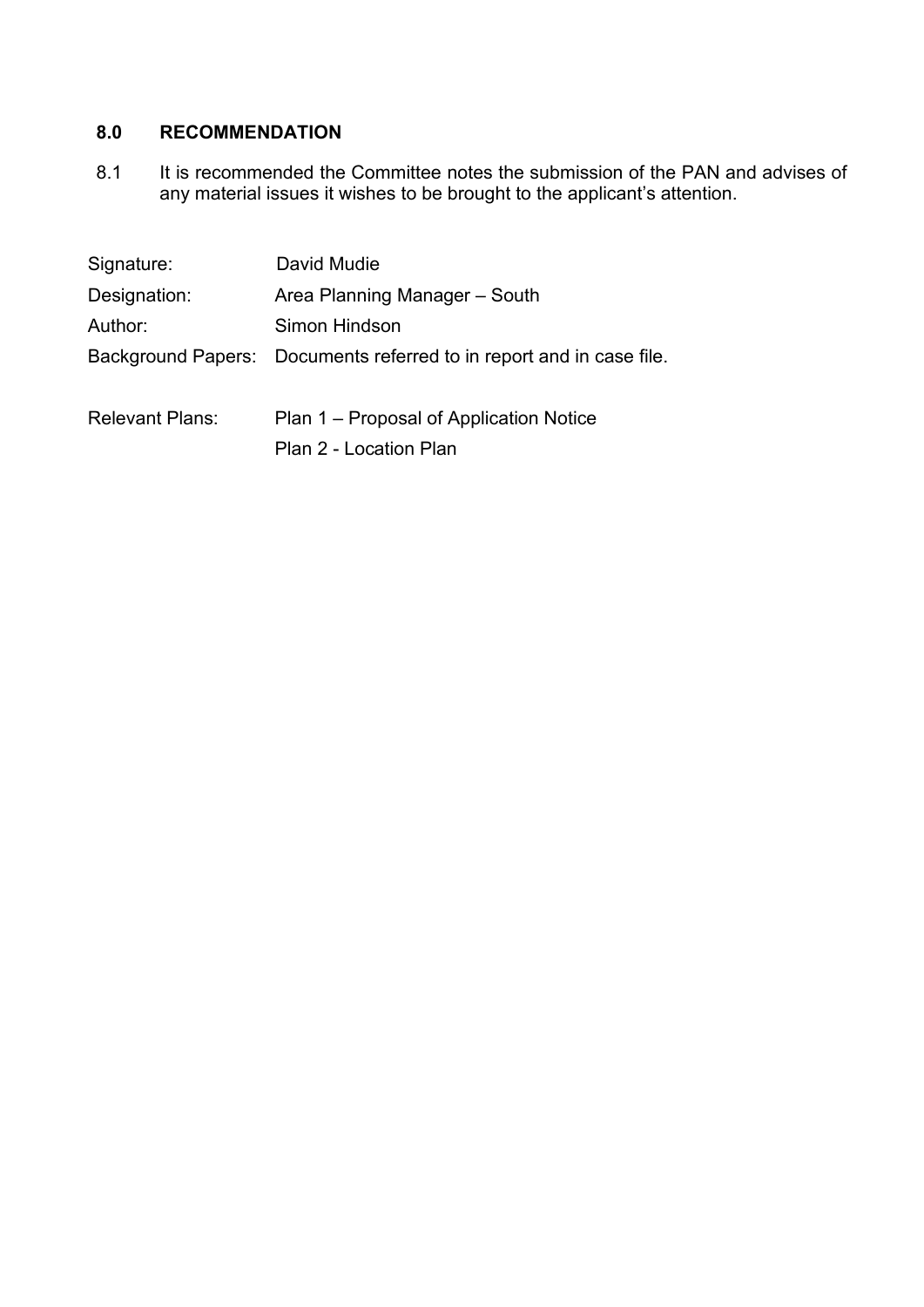

The Town and Country Planning (Scotland) Act 1997 as amended by the Planning Etc. (Scotland) Act 2006 Town and Country Planning (Development Management Procedure) (Scotland) Regulations 2008

**The Council will respond within 21 days of receiving the Notice. It will advise whether the proposed Pre-application Consultation is satisfactory or if additional notification and consultation above the statutory minimum is required. Please note that a planning application for this proposed development cannot be submitted less than 12 weeks from the date the Proposal of Application Notice is received by the Council and without the statutory consultation requirements having been undertaken. The planning application must be accompanied by a Pre-application consultation report.** 

### **Address or Location of Proposed Development**

The Development is located at central national grid reference NN 56198 71961. It is situated to the east of Loch Ericht primarily within Perth and Kinross with the northern section within the Highland Council administrative area.

#### **Description of Development**

The Applicant proposes to construct a pumped storage hydro scheme (PSH) at a small freshwater loch, Loch Monaidh, which is situated between Loch Ericht, Loch Garry1 and Loch Rannoch, approximately 9 km south west of Dalnaspidal and 11 km north of Bridge of Ericht. Corrievarkie PSH will have a storage capacity of approximately 14.5 gigawatt hours (GWh) with approximately 600 MW installed electrical generation capacity (subject to further nvestigation and feasibility works).

The total area within the red line boundary submitted during Scoping is approximately 4,029 hectares (ha). Not all of this area within the boundary will be developed.

The development will comprise a Headpond at Loch Monaidh, with four emabnkments. The maximum embankment height is 93 m high above existing ground level (735m AOD (736.5m including 1.5m fencing)). Tailpond location within Loch Ericht: NN 55100 73535. There will also be upgrades to existing tracks, and new tracks.

In order to facilitate delivery of large machinery to site, two loch structures will also be required: Northern Pier Location: NN 61544 83509

Southern Pier Location: NN 55186 72689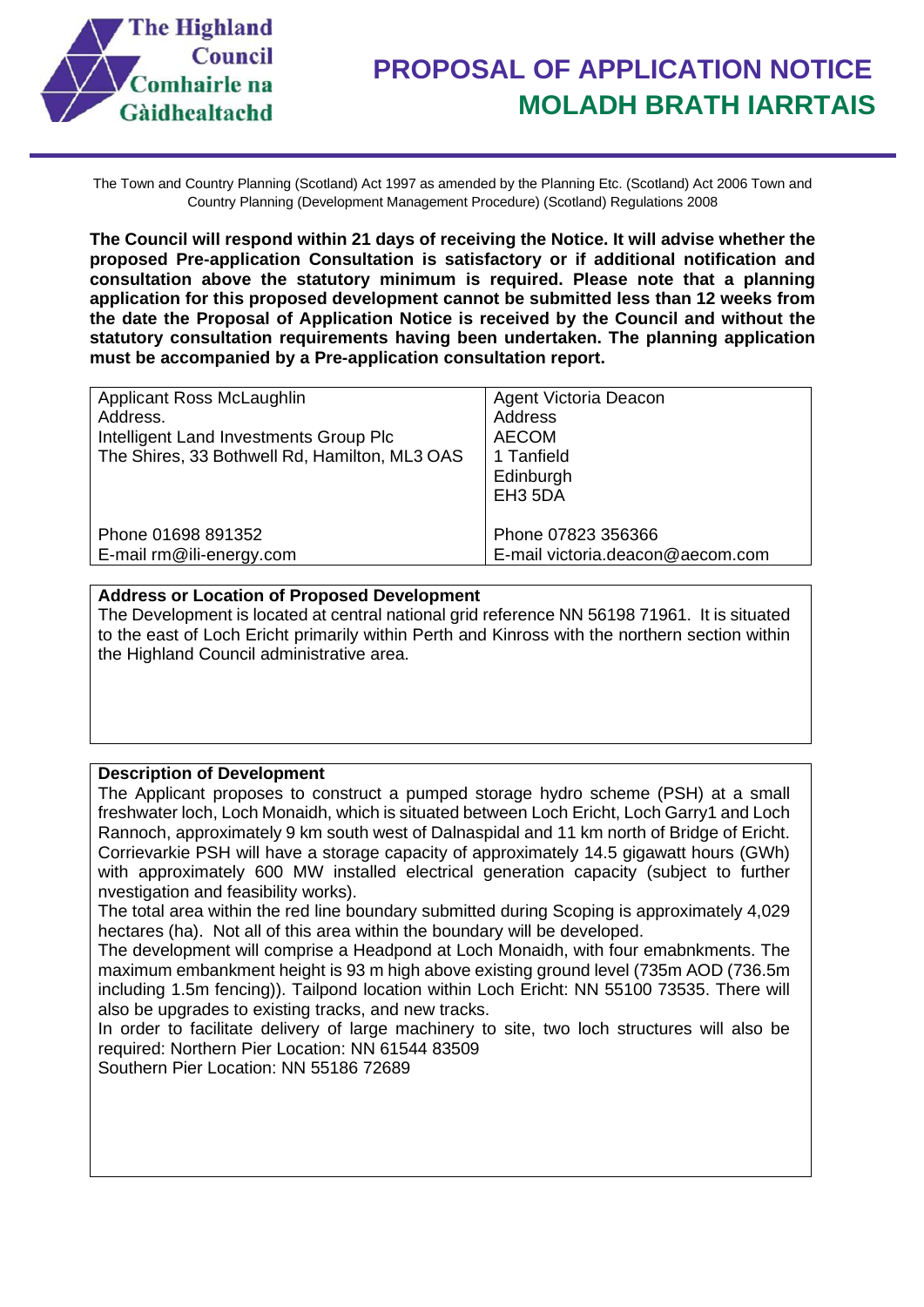### **Pre-application Screening Notice**

Has a Screening Opinion been issued on the need for a Proposal of Application notice by the Highland Council in respect of the proposed development?

If yes, please provide a copy of this Opinion.

Development is a s36 application, scoping undertaken reference ECU00003281

Community Consultation [See checklist of Statutory minimum consultation attached]

State which other parties have received a copy of this Proposal of Application Notice.

Community Council/s:

Dalwhinnie Local Community Counci dalwhinniechair@gmail.com dalwhinnievicechair@gmail.com dalwhinniesecretary@gmail.com

Newtonmore Local Community Counci nvccsec@gmail.com

Laggan Local Community Council chairlcc@laggan.com secretarylcc@laggan.com info@laggan.com

All PoANs sent simultaneously.

Please give details of proposed consultation

Proposed public event The Venue Communication Date and time

There will be public exhibitions presenting the proposed Corrievarkie Pumped Storage Hydro Project on:

- Wednesday the 9<sup>th</sup> of March at Kinloch Rannoch Village Hall between 3pm and 9pm.
- Wednesday the 23<sup>rd</sup> of March at Dalwhinnie Community Trust Village Hall between 3pm and 9pm.

Both events will commence with a brief presentation, followed by QA session. Roller boards presenting information on the proposals will be situated in the venue, with both members of the client and consultant teams present to aid members of the public. Questionnaires and feedback forms will also be available.

Newspaper Advert – name of newspaper Advert date(where known) It is proposed to advertise the events in the following local papers (hard copy and online):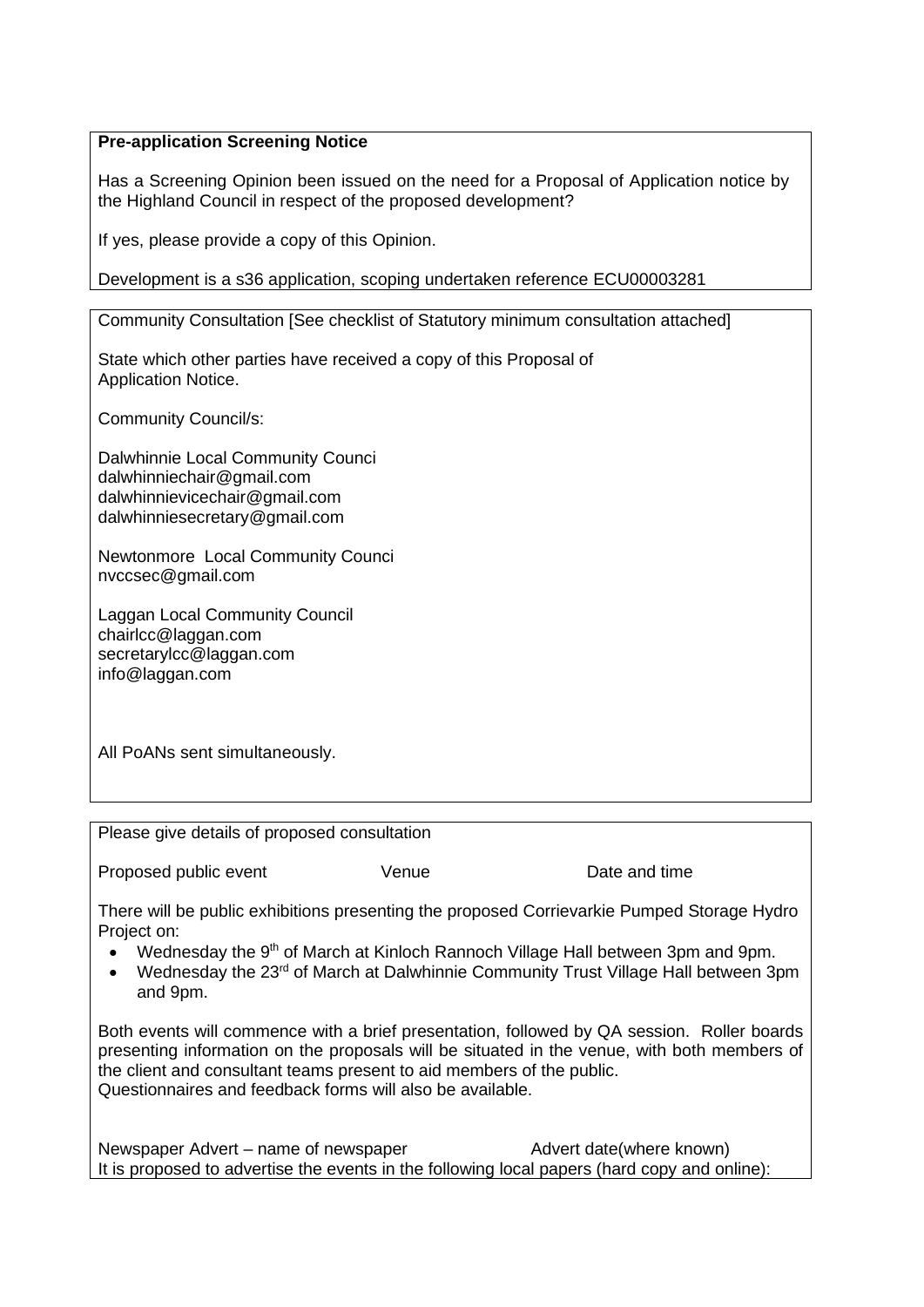- The Courier.co.uk [\(https://www.thecourier.co.uk/category/news/local/perth-kinross/\)](https://www.thecourier.co.uk/category/news/local/perth-kinross/)
- Perth Gazette [\(https://perthgazette.co.uk\)](https://perthgazette.co.uk/)
- The Inverness Courier [\(https://www.inverness-courier.co.uk/news/highland-council/\)](https://www.inverness-courier.co.uk/news/highland-council/)
- Strathspey and Badenoch Herald [\(Strathspey Herald the latest News and Sport for](https://www.strathspey-herald.co.uk/) [Badenoch \(strathspey-herald.co.uk\)\)](https://www.strathspey-herald.co.uk/)
- The Oban Times [\(The Oban Times | Lochaber\)](https://www.obantimes.co.uk/lochaber-2/)

Details of any other consultation methods (date, time and with whom)

The applicant has set up a project specific website with feedback forms: <http://www.corrievarkiepsh.co.uk/>

A pre-scoping community Online Interactive Event was held was held 19th May 2021. The following were invited to attend:

- Rannoch and Tummel Local Community Council (PKC)
- Dalwhinnie Local Community Council (THC)
- Blair Atholl and Struan Local Community Council (PKC)
- Killiecrankie and Fincastle (PKC)
- Pitlochry and Moulin (PKC)
- Newtonmore Local Community Council (THC)
- Laggan Local Community Council (THC)
- Ben Alder Estates
- Talladh a Bheithe
- **Ardverikie Estates**
- North Drumochter & Ralia Estates
- Caochan Farm
- Craiganour
- Rannoch Community Trust
- Loch Rannoch Conservation Association
- Badenoch Angling Association

Signed V. Deacon Date 26-01-2022